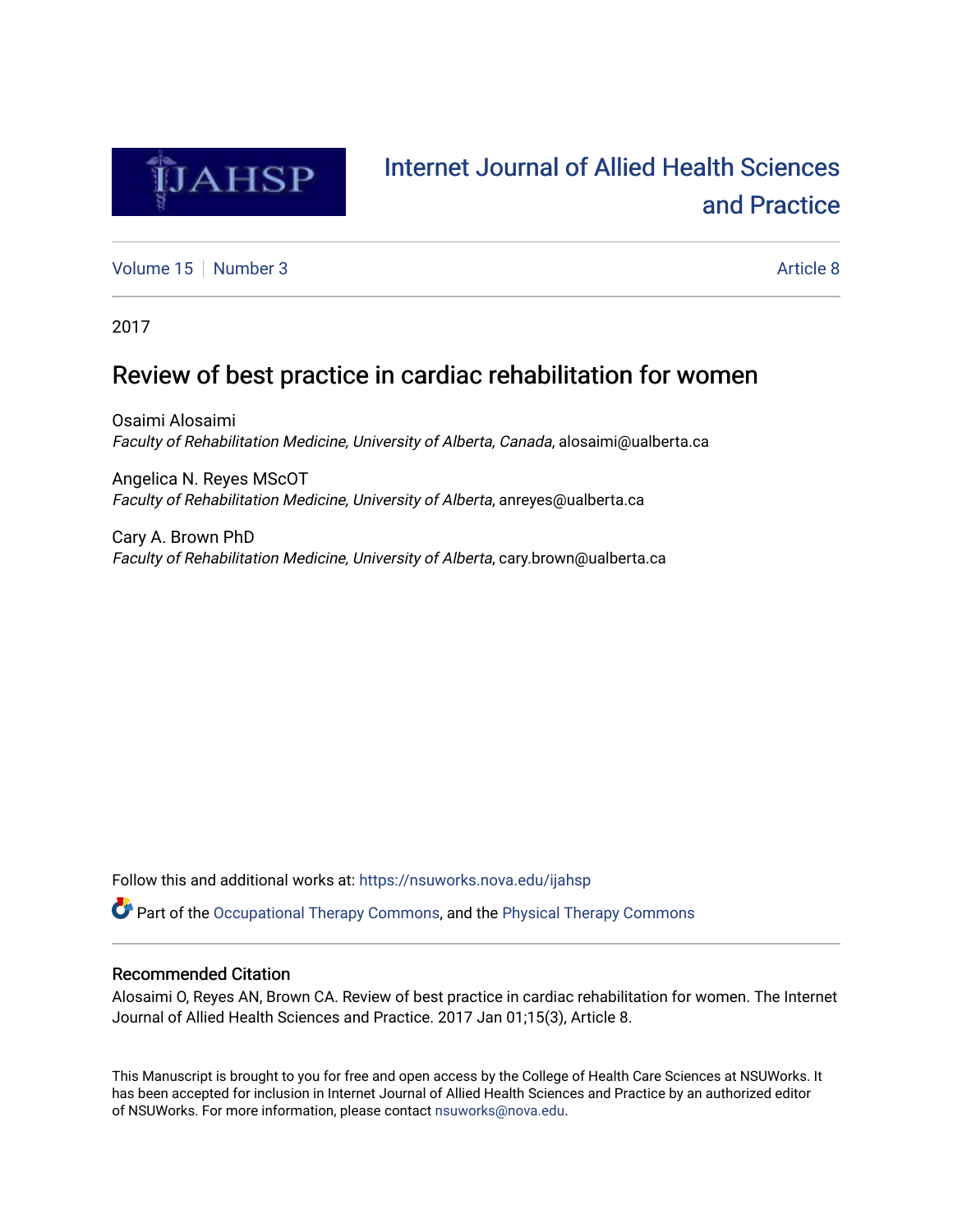## Review of best practice in cardiac rehabilitation for women

## Abstract

Purpose: Cardiovascular disease is defined as damage to, or narrowing of, arteries due to atherosclerosis and is the leading cause of mortality and morbidity among women worldwide. Cardiovascular disease is recognized to be both a leading cause of mortality and an undertreated condition for women. The goals of this review manuscript are to present the current background literature specific to cardiac rehabilitation programs for women and serve as a knowledge translation strategy to help raise therapists' awareness of the need for cardiac rehabilitation programs specifically designed for female patients. Methods: A review of best practice literature in cardiac rehabilitation for women. Results: With current increasing trends in risk factors, including stress, obesity, poor diet, smoking, and a sedentary lifestyle, the future burden could be overwhelming from the perspective of individuals' health and health authorities' resources. Conclusions: Emerging research clearly demonstrates the need for cardiac rehabilitation programs tailored for women and highlighting the unique features of program delivery that can reduce the risk of under-referral and treatment program dropout.

## Author Bio(s)

Osaimi Alosaimi, BPT, is a physiotherapist and MSc student with diverse experience in cardiac rehabilitation.

Angelica Reyes, MScOT is a clinical occupational therapist/researcher with experience in a range of patient populations, currently working in Edmonton, Alberta.

Cary Brown, PhD is a professor in the Faculty of Rehabilitation Medicine, University of Alberta

### Acknowledgements

We would to acknowledge Osaimi Alosaimi's sponsors for supporting his advanced studies in cardiac rehabilitation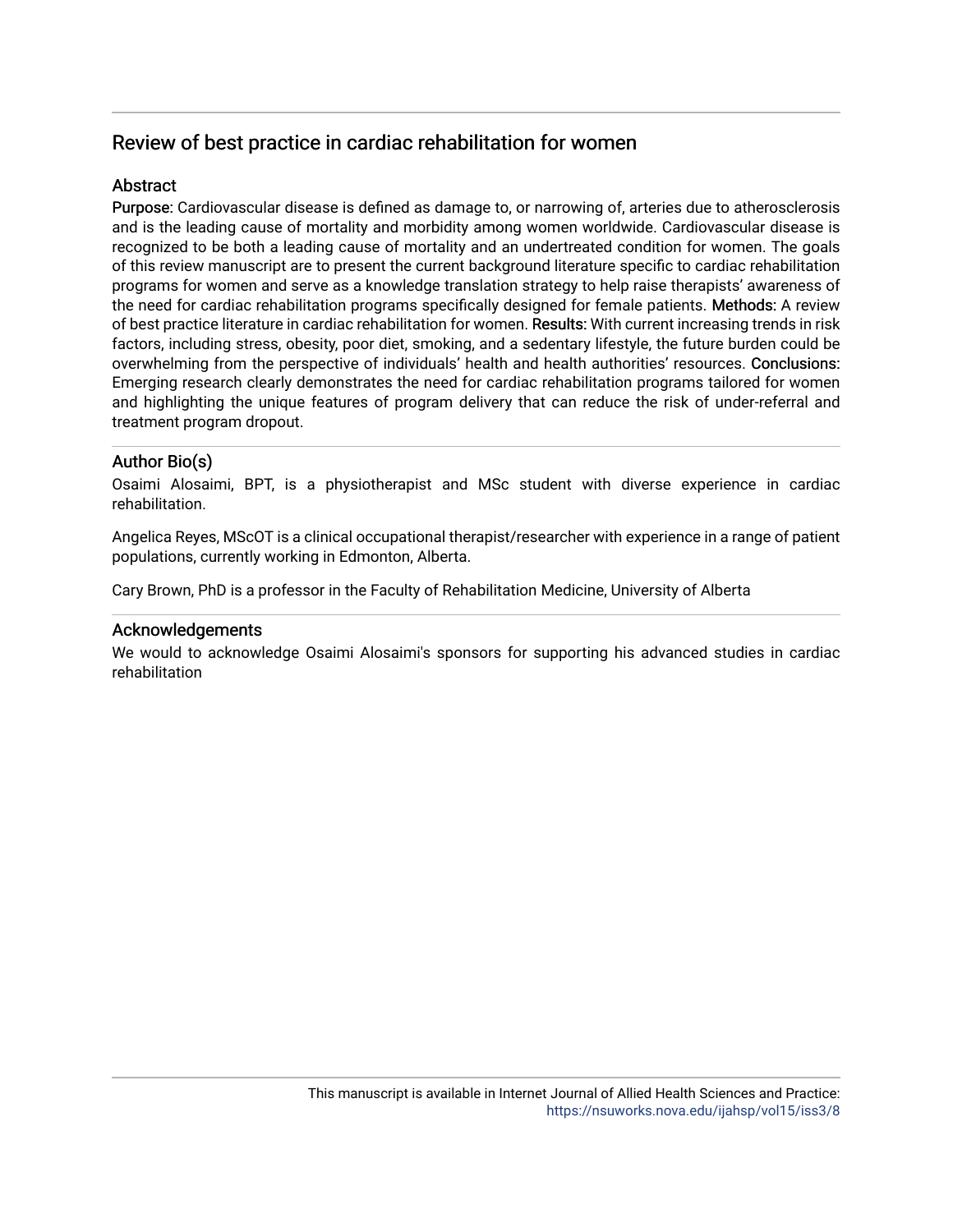

The Internet Journal of Allied Health Sciences and Practice *Dedicated to allied health professional practice and education* **Vol. 15 No. 3 ISSN 1540-580X**

## Review of Best Practice in Cardiac Rehabilitation for Women

Osaimi Alosaimi, BPT Angelica N. Reyes, MScOT Cary Brown, PhD

University of Alberta

Canada

#### **ABSTRACT**

**Purpose:** Cardiovascular disease is defined as damage to, or narrowing of, arteries due to atherosclerosis and is the leading cause of mortality and morbidity among women worldwide. Cardiovascular disease is recognized to be both a leading cause of mortality and an undertreated condition for women. The goals of this review manuscript are to present the current background literature specific to cardiac rehabilitation programs for women and serve as a knowledge translation strategy to help raise therapists' awareness of the need for cardiac rehabilitation programs specifically designed for female patients. **Methods:** A review of best practice literature in cardiac rehabilitation for women. **Results:** With current increasing trends in risk factors, including stress, obesity, poor diet, smoking, and a sedentary lifestyle, the future burden could be overwhelming from the perspective of individuals' health and health authorities' resources. **Conclusions:** Emerging research clearly demonstrates the need for cardiac rehabilitation programs tailored for women and highlighting the unique features of program delivery that can reduce the risk of under-referral and treatment program dropout.

#### **BACKGROUND**

#### **Prevalence of Cardiovascular Disease in Women**

Cardiovascular disease (CVD) is a class of diseases that involve the damage to, or narrowing of, arteries due to atherosclerosis.<sup>1</sup> Cardiovascular disease includes, but is not limited to myocardial infarct (MI), angina, atherosclerosclerotic disease, valvular disease, cardiomyopathy, hypertensive heart disease, heart failure, acute coronary syndrome, and asymptomatic coronary heart disease.<sup>1</sup> Procedures related to CVD include coronary artery bypass graft, percutaneous coronary intervention, and cardiac valve repair.<sup>1</sup> Although CVD is the leading cause of mortality and morbidity among women worldwide, CVD is a major health problem in developed nations as it is the primary cause of morbidity, mortality, and low quality of life in Canada, the United States (US), and Europe.<sup>2-4</sup> CVD is a leading cause of death for many women in the US and other western countries.<sup>5</sup> Statistics have shown that CVD declined in the US by 29.2% from 1996 to 2006. During 2006, 433,000 women in the US were affected with CVD, which constitutes a larger number compared to other serious health problems, such as respiratory diseases, cancer, Alzheimer's, and accidents.6,7

CVD has demographic and regional differences that stem from hospitalization and treatment methods as well as variability in risk factors.<sup>4</sup> The Public Health Agency of Canada (2009) statistics indicate that in 2007, the incidence of heart disease was 2.7% and 6.4% in the Northwest Territories and Nova Scotia, respectively. Eastern Canada was found to have a higher prevalence of CVD compared to northern and western regions. Ethnicity also plays a role.<sup>4</sup> For example, CVD in Canada has been found to be highly prevalent among South Asian, African-Caribbean, and Aboriginal patients, who are at higher risk of morbidity and mortality compared to those of European origin.<sup>8</sup>

For the past three decades, the CVD mortality rate in the United States has been higher for women than for men.<sup>9</sup> In Canada, CVD is the second leading cause of death among women, at the rate of 2.4 and 3,082.8 per 100,000 in those aged 25 to 34, and 85 years or more, respectively.<sup>4</sup> With current increasing trends in risk factors which include stress, obesity, poor diet,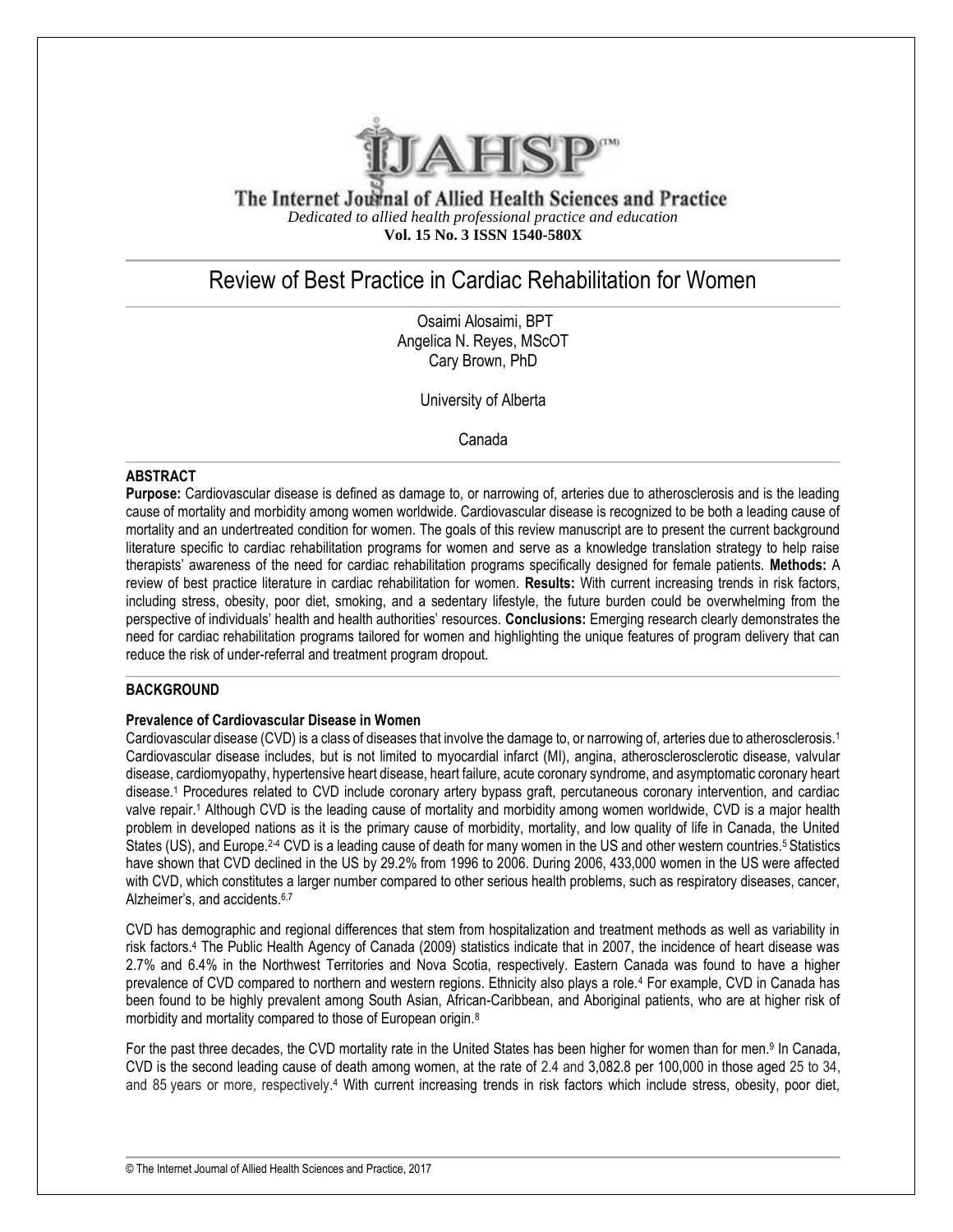smoking, and a sedentary lifestyle, the future burden could be overwhelming from the perspective of individuals' health and governments' budgets.

#### **CVD Risk Factors in Women**

There are several risk factors of CVD identified in the literature. These include being post-menopausal, age, obesity, smoking, heredity, hyperlipidemia, sedentary lifestyle, diabetes, stress, and hypertension.<sup>6</sup> Gender-specific research highlights the necessity to conduct more studies that focus on gender differences with respect to pathophysiology, clinical presentation, and outcomes.9-11 With respect to risk factors, studies suggest that some are more prominent among women than men. These include hypertension, type 2 diabetes mellitus (DM), depression, and psychosocial factors.<sup>12,13</sup>

Hypertension is more prevalent in women than in men over 65 years of age and is significantly associated with MI in women.<sup>14</sup> Cardiac death increases 3-fold in women with systolic blood pressure levels greater than 185 mm/Hg compared to those at or below 135 mm/Hg. Evidence shows that women with Type 2 DM are at higher risk of CVD death than men with Type 2 DM.15,16 DM is considered a strong risk factor in young women, where it increases their chances of coronary heart disease 4- to 5-fold.<sup>17</sup> In addition, high levels of total cholesterol and low-density lipoprotein (LDL) cholesterol are considered to be risks for cardiac death in middle-aged (<65) and elderly (>65) women. <sup>18</sup> A study of 32,826 postmenopausal women found that high-density lipoprotein (HDL) cholesterol eliminated the high risk of chronic heart disease.<sup>19</sup> Estrogen levels also may play a role because as women reach menopause, their LDL levels increase significantly. <sup>20</sup>

Depression is almost two times more prevalent in women than in men in the general population and has been shown to elevate women's risk for MI and cardiac-related death by at least 50%.<sup>12,21,22</sup> Depression is also linked to cardiac death in middle-aged and elderly women.<sup>23</sup> Additionally, stress derived from home, work, and major life events have been shown to be a risk factor for MI in women as demonstrated by a study reporting higher perceived stress scores among young women with MI compared to young men with MI.<sup>14,24</sup> Furthermore, Albert et al followed 121,701 women aged 30 to 55 years, between the years 1976-1998 and observed 224 cardiac-related deaths.<sup>25</sup> They concluded that the risk of cardiac arrest increases as women age. Sixtynine percent of women in the study with sudden cardiac death were reported to lack a prior history of cardiac disease. However, 94% of them reported one or more risks factors, including smoking, diabetes, and hypertension.<sup>25</sup>

#### **CARDIAC REHABILITATION AND CVD**

Cardiac Rehabilitation (CR) is a comprehensive service that entails medical assessment, prescription, modification of cardiac disease risk factors, education, and counseling.26 The goal of CR is to relieve cardiac symptoms, improve patients' physical function, and increase their quality of life. CR usually consists of four phases beginning with the patient's hospitalization following an acute cardiac incident (Phase I), followed by Phases II-IV which include ongoing and specific assessment, in-clinic interventions, and home programs for long-term cardiac health.<sup>27</sup> The importance of CR programs as preventive strategies in cardiovascular incident recurrence is acknowledged and endorsed globally.28-30

#### **Cardiac Rehabilitation Program Components**

Balady et al have highlighted various components of CR programs designed to reduce CVD-related risk factors, improve quality of life and physical function, and prevent future cases of CVD.<sup>26</sup> These components include exercise prescription, diet counseling, body lipid pharmacological management, physical examination including blood pressure, weight and body mass index (BMI), medical history review, evaluation and education programs for comorbid diabetes and other chronic health conditions, evaluation and treatment of psychological and social problems, and programs to address smoking and addictions. Additionally, the consensus statements of the American Heart Association, American Association of Cardiovascular and Pulmonary Rehabilitation, and the Agency for Health Care Policy and Research underscore that CR programs should offer a multidisciplinary approach to achieve CVD risk reduction and that programs consisting of exercise training alone are not considered CR.28,31,33

#### **Benefits of Cardiac Rehabilitation**

Empirical studies illustrate that CR programs provide extensive benefits to eligible populations.<sup>6</sup> These benefits include improvement in physical capacity, cardiovascular profile (e.g., lipids, blood pressure, and diabetes), depression, anxiety, quality of life, and weight reduction, in addition to reductions in morbidity and mortality rates, hospital readmissions, and psychological disorders.<sup>34</sup> Studies also have shown that women derive the same benefits as do men.<sup>35</sup>

Exercise is considered the cornerstone of CR programs. Oldridge's review of six independent, exercise-based CR metaanalyses, published since 2002, included 71 randomized clinical trials with a total of 13,824 participants.<sup>36</sup> The findings revealed significantly positive outcomes related to reductions in cardiac mortality, nonfatal re-infarction, and hospitalization rates, as well as favorable changes in total cholesterol, triglycerides, and systolic blood pressure. Another recent Cochrane systematic review and meta-analysis of the effectiveness of exercise-based CR included a total of 63 studies with 14,486 participants It showed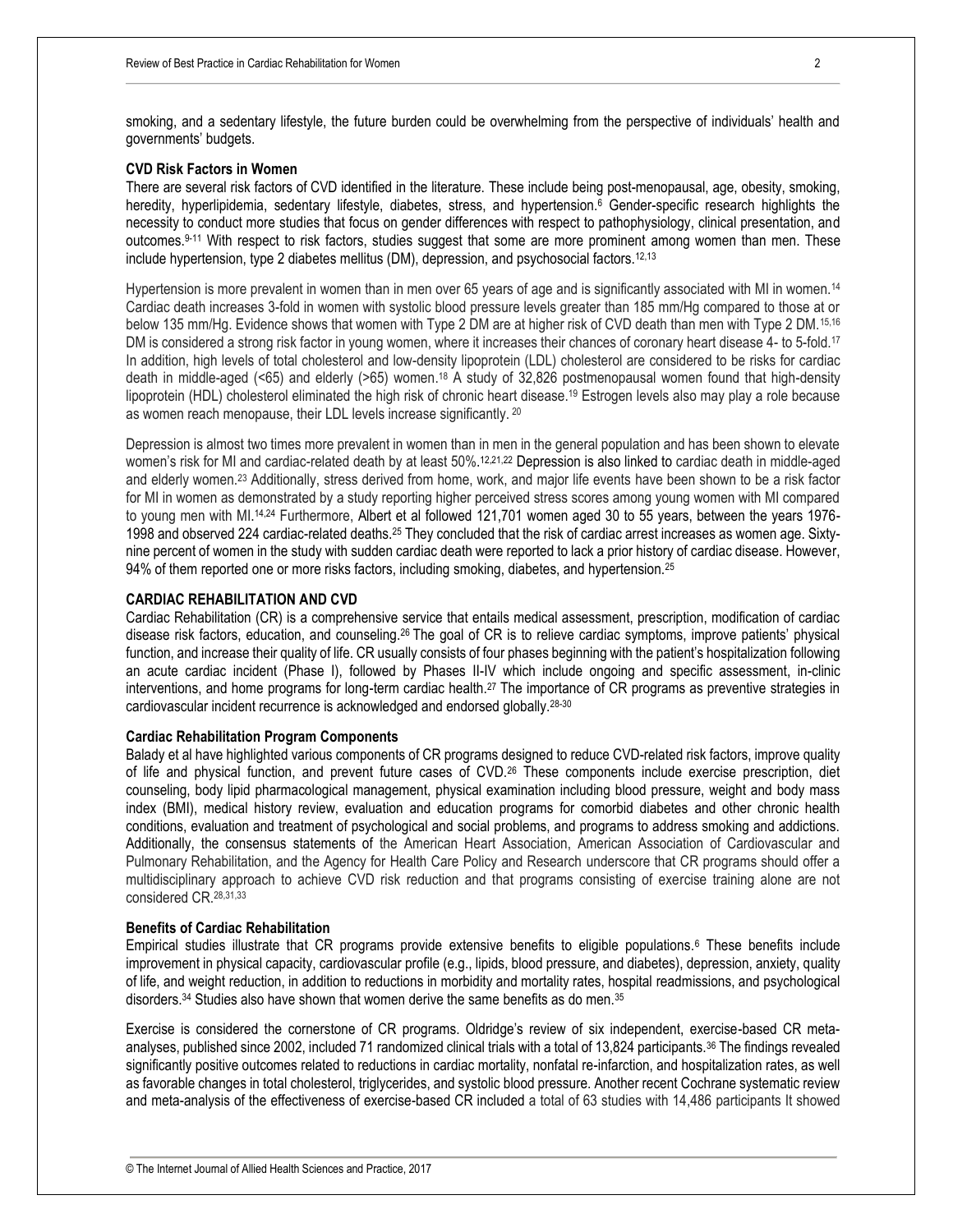that exercise-based CR reduced cardiovascular mortality, hospital readmission, and contributed to major improvements in quality of life.37 A further 2016 meta-analysis investigated the effect of exercise on high sensitive c-reaction protein (hsCRP). This metaanalysis included 43 studies with 3,575 participants. It concluded that exercise interventions contributed to reductions in hsCRP levels in healthy adults and adults with CVD.<sup>38</sup> Moreover, exercise training reduces clinical depression, anxiety, and hostility among patients with CVD.39-41

Other components of CR programs include education and psychological interventions. Brown et al. conducted a systematic review of 13 studies and 68, 556 participant that examined the effects of cardiac psycho-educational programs as a primary intervention versus typical care on morbidity, mortality, quality of life, and health costs.<sup>42</sup> The authors reported that, while there was no strong evidence that psycho-educational programs as a primary intervention contributes to reductions in morbidity or mortality, there is evidence to support that they improve quality of life and reduce health care costs. Similarly, Whalley et al.<sup>43</sup> carried out a systematic review of the independent effect of psychological interventions on CVD-related morbidity, mortality, quality of life, and psychological outcomes. A total of 24 studies and 9,296 participants were included. The authors concluded that, while there was no clear evidence of a positive effect of psychological interventions on morbidity, mortality, and quality of life, there was a slight to moderate improvement in depression and anxiety.<sup>43</sup>

Overall, CR offers patients a long-term program of medical evaluation, prescribed exercise, cardiac risk factor modification, education, and counseling.<sup>33</sup> CR has shown to improve survival rate, quality of life, functional status/aerobic fitness, cardiovascular risk profile, psychological status, and reduce hospital readmissions.34,44 Cardiac rehabilitation is also considered cost effective.45,46

#### **CARDIAC REHABILITATION AND WOMEN**

Despite the numerous benefits previously described, evidence shows that with respect to referral, participation, and adherence, CR is generally underutilized by all patients, and most markedly in women.<sup>47-50</sup> According to a study by Colella et al, which examined sex differences in referral to CR, the referral rate to CR for women was almost 10% lower than for men.<sup>48</sup> In accordance with these findings, a subsequent retrospective cohort study that included 25,958 participants (24.6% women) also revealed lower CR referral rates for women compared to men (31.1% vs. 42.2%). <sup>47</sup> As for women's enrollment in CR, a metaanalysis included 26 observational studies conducted between 2000 and 2011 with 797,719 participants (43.2% women) showed that women were 36% less likely to be enrolled in CR programs.<sup>50</sup> Moreover, evidence shows that after enrollment, women appear to have lower adherence to CR compared to men. A recent meta-analysis that investigated sex differences in adherence included 14 studies and 8,176 participants (27.3% women) and concluded that some gender-based differences do exist in adherence to CR, in that after enrollment, adherence to the prescribed sessions was 64.2% and 68.6% in women and men, respectively.<sup>49</sup>

#### **Barriers to Women's Use of Cardiac Rehabilitation**

Barriers that hinder eligible women from participating in, and adhering to, CR programs are categorized as: 1) patients' behavior/beliefs, 2) attitudes of health professionals (e.g., physicians/nurses/physiotherapists, etc.), and 3) contextual factors such as employment, self-esteem, family support, and transportation.<sup>27,28,51,52</sup> Barriers attributable to patients' behavior/beliefs include: smoking, sedentary lifestyle, obesity, marital status, perceived program characteristics and suitability, anxiety, perceived self-efficacy and self-esteem, and perceptions that exercise is painful.<sup>51-61</sup>

Low rates of physician referrals and CR endorsement are also principal barriers contributing to low participation and adherence among women.48,61-63 Contextual factors that contribute to low participation in, and adherence to, CR include age, gender roles such as primary caregiver and mother, low socioeconomic status, lack of transportation, low social support, and comorbidities such as depression and musculoskeletal limitations.48-50,52-54,57,58,60-72

#### **STRATEGIES TO ENHANCE WOMEN'S USE OF CARDIAC REHABILITATION**

Although CR has been proven to be a beneficial and safe method of secondary prevention, it is often underutilized for women with CVD.<sup>66</sup> Many strategies have been proposed in attempts to overcome the multifactorial obstacles that hinder women's use of CR and to increase referrals to, enrollment in, and adherence to CR.<sup>73</sup> These strategies will be explored in the following section.

#### **Referral Strategies to Enhance Enrollment in Cardiac Rehabilitation**

Inadequate referral of eligible female patients is one of the primary factors in low participation in CR.48 Automatic referral has been proposed to avoid referral gender bias.<sup>74</sup> Automatic, system generated, referral is defined as the implementation of standing referral orders to CR based on eligible diagnoses supported by clinical guidelines without requiring the physician to generate a referral for each specific patient.<sup>75</sup> However, simply initiating a referral does not guarantee participation in CR.<sup>76,77</sup> The joint policy statement of the Canadian Association of Cardiac Rehabilitation and Canadian Cardiovascular Society, based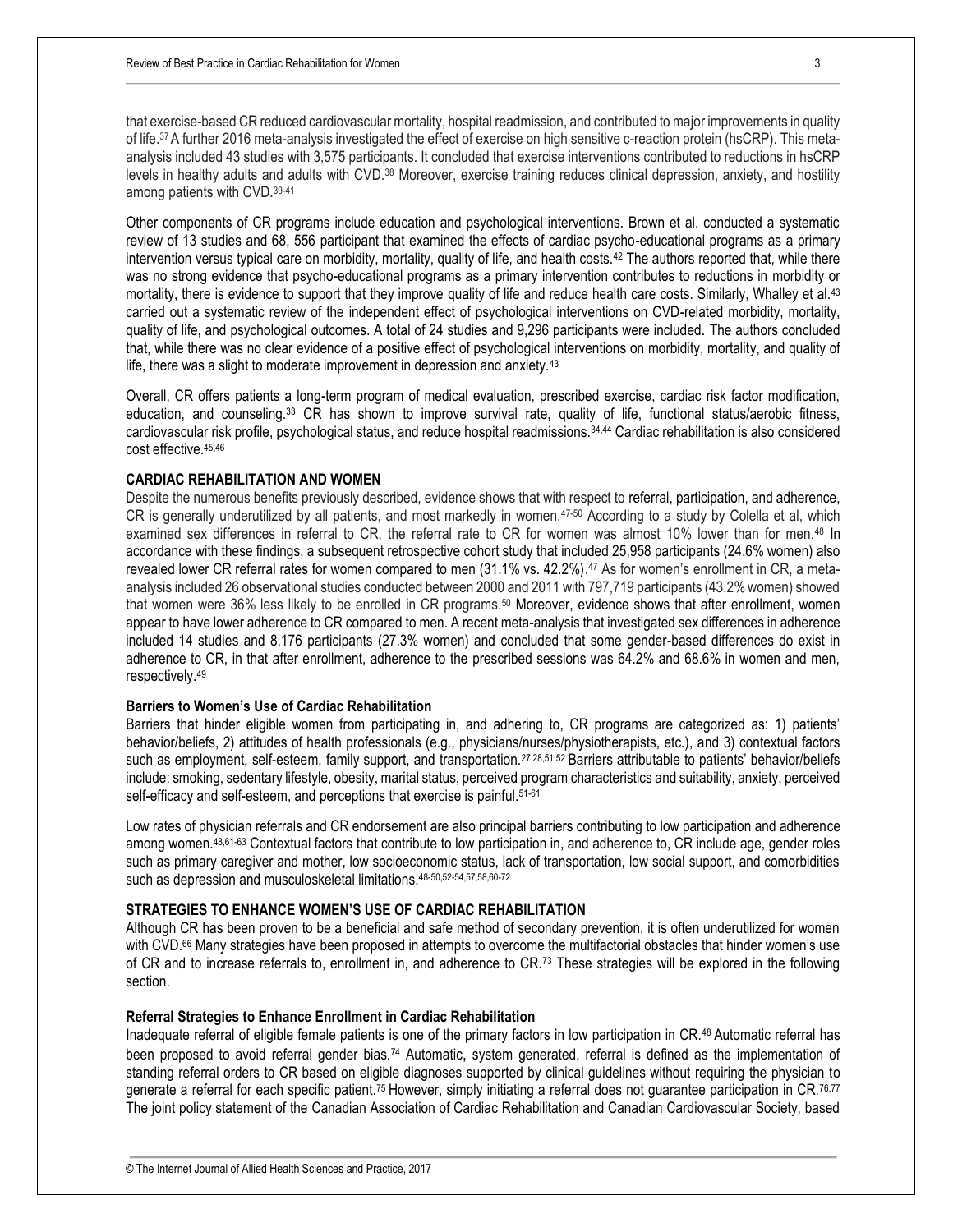on a synthesis of data available in the literature recommends using multiple referral strategies to enhance participation in CR.<sup>78</sup> A systematic review and meta-analysis were carried out on 14 studies published prior to 2009. This review examined various referral strategies including usual referrals, system generated referrals, a liaison strategy, and other strategies (providing patients with educational materials and motivational letters). The studies included reported that enrollment following these referral strategies ranged from 6% to 32% for usual referral, 19% to 54% for system-generated referral, 35% to 56% for liaison strategy, 53% to 78% for the combination of system generated and liaison strategy, and 58% to 86% for system generated or liaison strategy combined with patient letters. The rate of enrollment in CR by referral strategy after the synthesis was 73% for patient letters, 66% for combined system generated and liaison strategy, 45% for system generated alone, and 44% for liaison strategy alone.<sup>78</sup>

#### **Alternative Models to Traditional, Hospital-based Cardiac Rehabilitation Programs**

To overcome or eliminate barriers that affect female patients' participation and adherence to CR programs, alternative models to hospital-based CR have been promoted. These alternative models include community, home, internet, and telephone-based CR programs.79 According to Dalal et al, home and community-based programs are structured programs that include monitoring and follow-up visits.<sup>80</sup> Nurses can provide home-based programs to monitor and supervise the care and progress of their patients or ensure that healthcare is provided.<sup>31</sup> Internet and telehealth-based programs that use information technologies help reach patients in remote areas and ensure modification of risk factors, education, quidance, and instruction in physical activities.<sup>79, 81</sup> These alternative models have yielded clinical outcomes as favorable as those achieved by hospital-based CR programs. A meta-analysis of 17 trials including 2,172 male and female participants concluded that home and hospital-based CR were equally effective in the clinical and health quality of life-related outcomes.<sup>82</sup> Rawstorn et al conducted a meta-analysis to investigate the relative effectiveness of telehealth and hospital-based programs. A total of 11 trials that included 1,189 participants showed that telehealth CR programs were at least as effective as those based in hospitals with respect to clinical outcomes such as cardiovascular risk management and functional capacity.<sup>81</sup>

With the dramatic evolution in technology, Smartphone applications may offer an alternative and inexpensive model to deliver CR that integrates monitoring, education, language translation, and motivational features. However, this technology will require collaboration on the part of health professionals, researchers, and apps developers to exploit apps' advantages in providing credible, evidence-based health content.<sup>83</sup> Some of this work has begun. For example, Varnfield et al conducted a non-blinded, randomized controlled trial that included 120 post-MI participants to compare the outcome of Smartphone-based home-CR versus traditional center-based CR on program for improved program adherence and other health-related metrics.<sup>84</sup> Varnfield et al found that Smartphone-based CR showed better uptake and adherence outcomes than did traditional CR and yielded physiological, psychological, and quality of life outcomes as effective as those of traditional CR.84 Although the trial by Varnfield et al provided insight into the feasibility of Smartphone-based CR, large-scale randomized controlled trails (RCT) that examine a range of CR outcomes in various settings are required to draw solid conclusions about the effectiveness of Smartphone-based CR programs.84,85

Even though the alternative models above support wider access to CR services and some patients prefer them to hospital-based programs, there is no specific, significant evidence of improvements in women's uptake and adherence, as women have been underrepresented notably in trials of alternatives. 81,82,86

#### **Other Strategies**

A Cochrane systematic review by Karmali et al was conducted to examine interventions that reported enhanced uptake and adherence to CR.87 A total of 18 RCT trials were included (10 studies that evaluated CR uptake and 8 that evaluated adherence). The authors reported that useful interventions included gender-tailored programs, structured follow-up via telephone call or visit by health professionals, intermediate phase programs, early referral to CR as a standing order in CVD management protocols, and motivational letters. With respect to adherence to CR, interventions that showed improvement included action planning, goal setting, and activity monitoring through daily diary entries.<sup>87</sup> However, women were notably underrepresented in these studies evaluating interventions to increase uptake and adherence to CR. In the past two decades, emerging evidence in the literature has suggested that gender-tailored CR programs may help overcome the barriers that prevent women from obtaining the optimal benefits of CR. However, only two studies were identified that focused specifically on women.88-92

The first study by Price was a RCT including 70 women that concluded a telephone-coaching strategy was effective in improving attendance in CR among women after hospital discharge.<sup>92</sup> Despite the limited sample size, this study provides insight into the efficacy and feasibility of a telephone coaching strategy to enhance women's attendance in CR.92 Price's study was based on Social Cognitive Theory constructs of self-efficacy.<sup>92</sup> Social Cognitive Theory regards human behavior as a dynamic reciprocal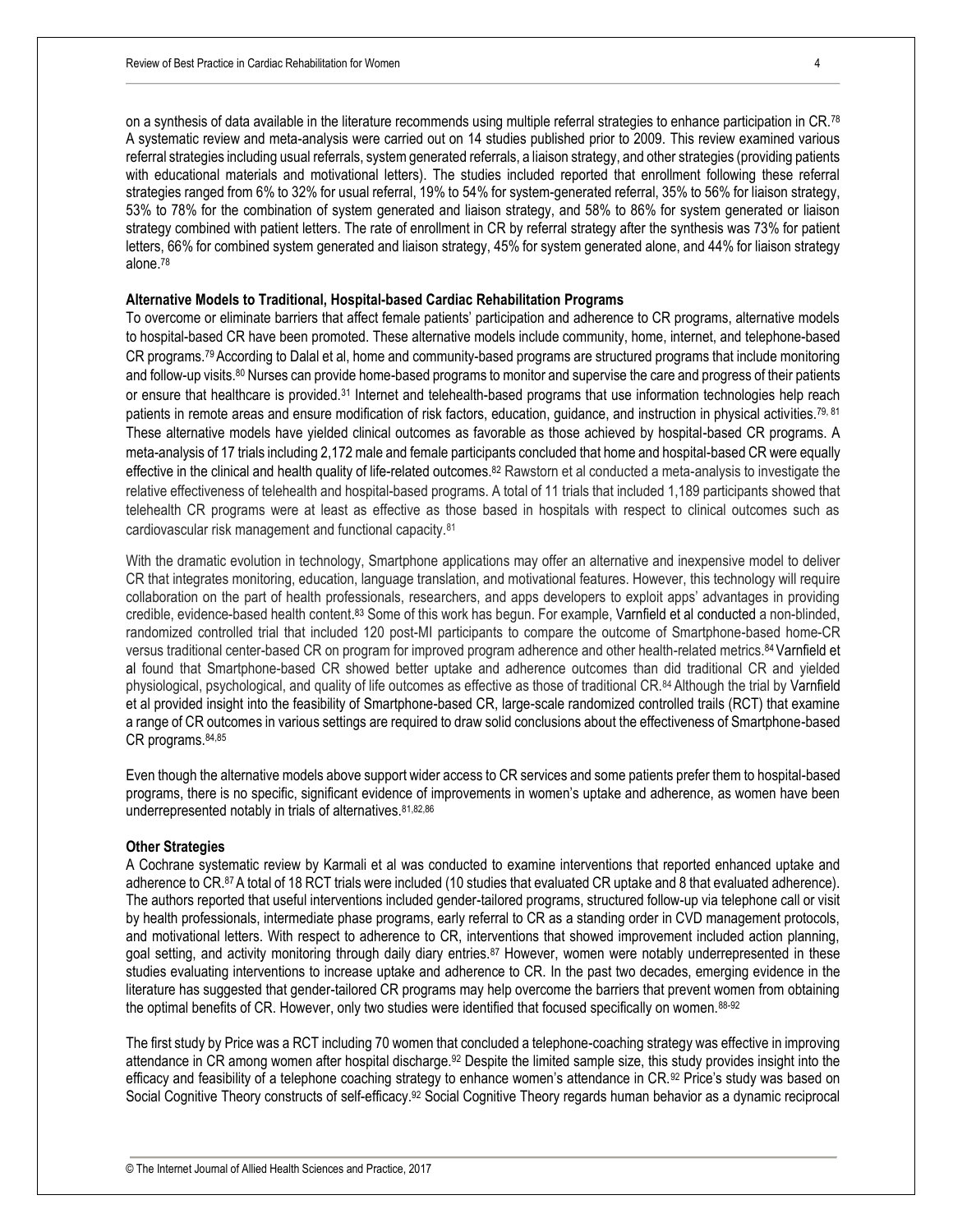relationship among three factors: behavior, personal (cognitive, affective, and biochemical), and socio-environmental.93 Cognitive personal factors include self-efficacy (i.e. an individual's confidence in performing a behavior or overcoming a barrier to behavior performance), and self-regulatory behavior (i.e. the ability to adjust behavior to achieve the desired results).<sup>94</sup>

A second study by Beckie proposed a motivational, enhanced, gender-tailored CR program for women (TCRP-W) including exercise, psycho-educational interventions guided by the Transtheoretical model (TMM) of behavior change, and motivational interviewing.95, 96 The TTM is considered to be a beneficial central organizing construct, as it guides the interventions by stage of change. Prochaska and Velicer propose that the TTM assists therapists in understanding and predicting how and when individuals will abandon high-risk behaviors and adopt healthy ones.<sup>96</sup> This model integrates five stages of change: precontemplation, contemplation, preparation, action, and maintenance. The model involves constructs related to weighing pros versus cons in decision making, self-efficacy, and psychological influences on cognitive-behavioral change (e.g. experiential learning, consciousness raising, self-reflection, social norms, counterconditioning, helping relationships, reinforcement management, stimulus control, and self-management).

According to Prochaska and Velicer, individuals in the precontemplation stage deny the need to change their behavior because either they are unaware of its significant negative consequences or they have abandoned the idea of changing because they are demoralized.96 These individuals often become defensive and resistant if pressured to take action. Individuals in the precontemplation stage tend to believe that the difficulties outweigh the benefits of changing a behavior and are less confident that they can achieve their goal. In the transition from the precontemplation to the contemplation stage, their perception of the benefits increases and perception of the difficulties decreases.<sup>96</sup>

In contrast, individuals in the contemplation stage are more aware of the benefits of changing risky behaviors but they tend to overestimate the costs of doing so, which makes them ambivalent and unprepared to take action. In the preparation stage, the benefits begin to outweigh the difficulties and individuals have greater confidence that helps them take the action necessary to change their behavior. At this stage, individuals have decided to make a change and have begun to take steps towards their goal(s). Individuals in the action stage are engaged actively in changing their undesirable behaviors and developing healthy ones, while individuals in the maintenance stage have been able to sustain change and resist relapse for at least 6 months.<sup>96</sup>

Individuals' progress through the stages of behavior change occurs primarily in cyclic patterns as they may suffer relapses; however, the gains made prior to relapse are preserved and subsequent attempts to engage in action are more likely to be successful.<sup>98,99</sup> In clinical settings, TTM expert system assessment can be used to assess individuals for multi-behavioral, staged-matched interventions.<sup>100</sup> Beckie used the TTM expert system assessment to generate three computer reports (baseline, 3, and 9 months) for each of three behaviors (healthy eating, physical activity, and stress management).<sup>95</sup> The reports for each behavior are divided into sections with the first section focusing on the stage of change and readiness to change behavior. The second section explores pros and cons of changing. The third section provides participants with feedback relevant to their stage of change. The fourth section offers guidance on ways to enhance self-efficacy in difficult situations. The final section offers small, step-wise strategies to progress between stages.<sup>95</sup>

A second key component guiding TCRP-W interventions is motivational interviewing. Motivational interviewing is defined as "a client-centered, directive method for enhancing intrinsic motivation by exploring and resolving ambivalence."<sup>97</sup> The motivational interviewing philosophy is that the counselor should foster a collaboration with the patient and employ techniques designed to enhance the patient's willingness to change behavior and develop insight about what is intrinsically motivating to support desired changes. Expressing a sense of acceptance and empathy towards the patient is an overriding principle of motivational interviewing. A second principle is to help the patient realize the difference between present maladaptive behaviors and their coping style and the potential afforded by assuming adaptive and active coping behaviors. The key to developing intrinsic motivation is that the patient, not the counselor, assumes the primary role in identifying the reasons for positive action and lifestyle. The third principle concerns going with the flow of resistance. Attempting face-to-face arguments or other direct forms of persuasion is unproductive in overcoming any patient defensiveness and resistance to change. A final principle is to support the patient in developing a stronger sense of self-efficacy. The patient is acknowledged to be in charge of his or her own individual change.<sup>97</sup>

In the TCRP-W trials conducted by Beckie, each patient received three, 1-hour individualized face-to-face motivational interview sessions with a cardiovascular nurse specialist trained in behavioral intervention.<sup>95</sup> The first took place before group exercises and psycho-educational sessions began. The second session began halfway through the study and the third occurred at the end of the study. The nurse helped the patients identify their maladaptive behaviors with respect to self-confidence, the importance of change, and readiness for change by guiding patients to recognize and articulate their mental arguments against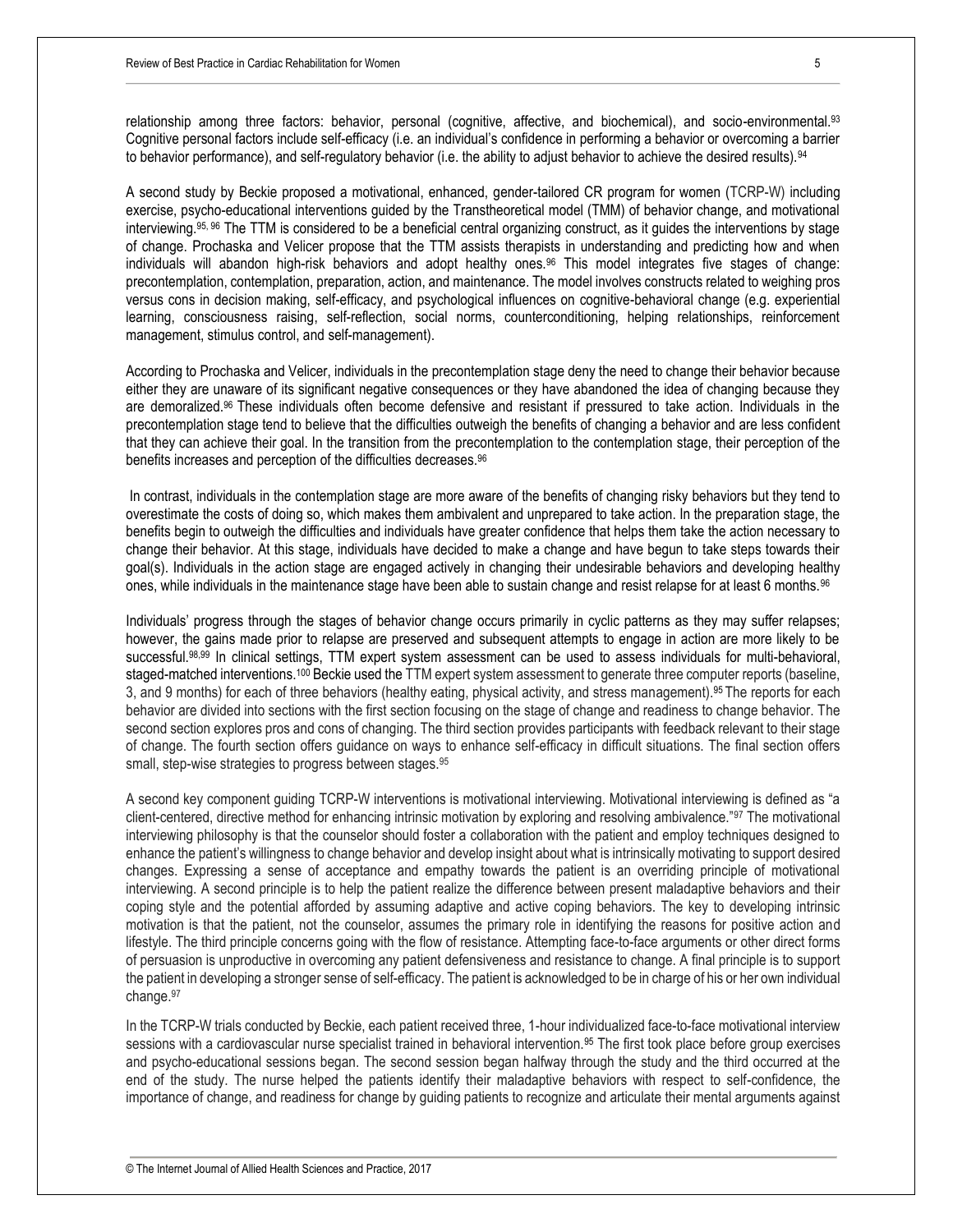change. The nurse used non-judgmental behaviors and agreed that the patients had the right and ability to self-direct their own goals and facilitated their confidence to overcome barriers to reach their goals.<sup>95</sup>

According to Beckie, TTM and motivational interviewing principles and approaches were also used to guide the psychoeducational sessions. In those sessions, participants were first taught the TTM behavior change strategies and then offered evidence–based quidelines to help them practice the strategies of behavioral change.<sup>95</sup> For example, in the contemplative stage, the TTM suggests that increasing emotional awareness is a useful intervention that can be accomplished by assigning the participant homework that includes strategies to enhance self-reevaluation and environmental reevaluation. The psychoeducational sessions discussed topics such as CVD risk factors, medications, communication skills, stress management, and dietary and exercise guidelines. The sessions were conducted in a group format that provided opportunities for social support, role-playing, and group brainstorming discussions that generated ideas to create positive change and allow each participant to hear new ideas and build new strategies.<sup>95</sup>

Since introducing the TCRP-W approach, Beckie et al. have carried out rolling studies of the programs and concluded that, in comparison to traditional CR interventions, TCRP-W produces superior physiological and psychological outcomes.<sup>70,95,101</sup> A significant shortcoming of the TCRP-W is that there appears to be no outcomes studies with this technique by researchers who are not aligned with Beckie et al.

#### **CONCLUSION**

As early as 1976, researchers identified that CVD program adherence and dropout were problematic.<sup>102</sup> In the subsequent 50 years, we have learned that increasing women's access and participation in CR is complex. Access issues such as childcare, timing of programs when women are freer from domestic and paid work, and the problems with certain program equipment being too large and uncomfortable for women maybe just as important as the type of programming offered. Delivering rehabilitation via tele-link has been an option partially addressing these concerns for nearly two decades but is ineffective when used in isolation.<sup>103</sup> Along with pharmaceutical interventions, CR is a key strategy in treatment and prevention of CVD which is the leading cause of morbidity and mortality among women worldwide. The bulk of the evidence in the literature demonstrates that CR contributes to significant improvement in physiological and psychological clinical outcomes. Despite this, studies have shown that there are barriers that lead women to underutilize CR. Alternative referral strategies (e.g., automatic referral), methods of delivery (e.g., home/community/internet-based CR), and modification of CR program components (e.g., follow-up visit with health professional) have addressed some of the system-created challenges.<sup>73</sup> However, much work remains to be done to develop best-practice evidence for this high need and the growing area of women's health. As all stakeholders work toward this high level goal, clinicians can act within their own practices to identify opportunities in their CR interventions for female patients to reduce contextual barriers (e.g. transportation, childcare needs, cultural beliefs) and incorporate motivational interviewing and stages of change theory to build insight, motivation for change, and self-efficacy in a safe, non-judgmental environment.

#### **REFERENCES**

- 1. Lavie CJ, Thomas RJ, Squires RW, Allison TG, Milani RV. Exercise training and cardiac rehabilitation in primary and secondary prevention of coronary heart disease. *Mayo Clin Proc.* 2009;84(4):373-83. [PMCID: PMC2665984]
- 2. Gholizadeh L, Davidson P. More similarities than differences: An international comparison of CVD mortality and risk factors in women. *Health Care Women Int.* 2008;29(1):3-22. [PMID: 18176877]
- 3. Braig S, Peter R, Nagel G, Hermann S, Rohrmann S, Linseisen J. The impact of social status inconsistency on cardiovascular risk factors, myocardial infarction, and stroke in the EPIC-Heidelberg cohort. *BMC Public Health.*  2011;11(1):104-10. [PMID: 21324154]
- 4. Grace SL, Bennett S, Ardern CI, Clark AM. Cardiac rehabilitation series: Canada. *Prog Cardiovasc Dis.* 2014;56(5):530-5. [PMCID: PMC4559456]
- 5. Dunderdale K, Thompson DR, Miles JN, Beer SF, Furze G. Quality‐of‐life measurement in chronic heart failure: Do we take account of the patient perspective? *Eur J Heart Fail.* 2005;*7*(4):572-82.
- 6. McCarthy MM, Vaughan Dickson V, Chyun D. Barriers to cardiac rehabilitation in women with cardiovascular disease: An integrative review. *J Cardiovasc Nurs.* 2011;26(5*)*:1-10. [PMID: 21107274]
- 7. Lloyd-Jones D, Adams R, Carnethon M, De Simone G, Ferguson TB, et al. Heart disease and stroke statistics—2009 update a report from the American Heart Association Statistics Committee and Stroke Statistics Subcommittee. *Circulation.*  2009;119(3):e21-181. [PMID: 19171871]
- 8. Anand SS, Yusuf S, Vuksan V, Devanesen S, Teo KK, et al. Differences in risk factors, atherosclerosis, and cardiovascular disease between ethnic groups in Canada: The Study of Health Assessment and Risk in Ethnic groups (SHARE). *Lancet.*  2000;356(9226):279-84. [PMID:11071182]
- 9. Mozaffarian D, Benjamin EJ, Go AS, Arnett DK, Blaha MJ, et al. Heart disease and stroke statistics—2015 update: A report from the American Heart Association. *Circulation.* 2015;131(4):e29-322. [PMID: 25520374]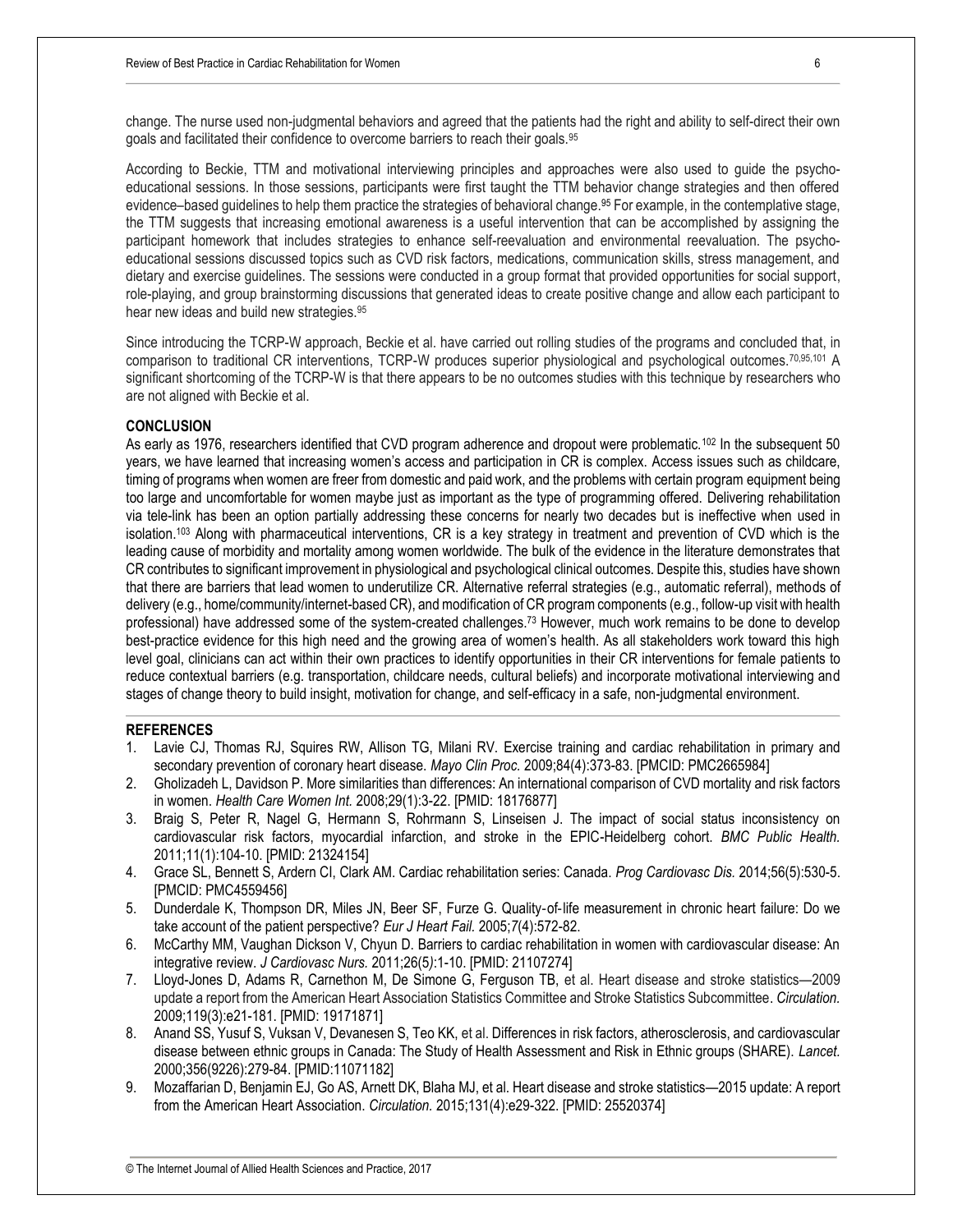- 10. Wizemann TM, Pardue ML. (Eds.). *Exploring the Biological Contributions to Human Health: Does Sex Matter*? Washington, DC: National Academy Press; 2001.
- 11. Wenger NK. Gender disparity in cardiovascular disease: Bias or biology? *Expert Rev Cardiovasc Ther.* 2012;10(11):1401- 11. [PMID: 23244361]
- 12. Mehta LS, Beckie TM, DeVon HA, Grines CL, Krumholz HM, et al. Acute myocardial infarction in women: A scientific statement from the American Heart Association. *Circulation.* 2016;133(9):916-47. [PMID: 26811316]
- 13. Shah T, Palaskas N, Ahmed A. An update on gender disparities in coronary heart disease care. *Curr Atheroscler Rep.*  2016;18(5):1-8. [PMID: 27029220]
- 14. Yusuf S, Hawken S, Ôunpuu S, Dans T, Avezum A, et al. Effect of potentially modifiable risk factors associated with myocardial infarction in 52 countries (the INTERHEART study): Case-control study. *Lancet.* 2004;364(9438):937-52. [PMID: 15364185]
- 15. van der Giezen AM, van Kessel JG, Schopman-Geurts van Kessel JG, Schouten EG, Slotboom BJ, Kok FJ, Collette HJ. Systolic blood pressure and cardiovascular mortality among 13,740 Dutch women. *Prev Med.* 1990;19(4):456-65. [PMID: 2399226]
- 16. Bushnell C, McCullough LD, Awad IA, Chireau MV, Fedder WN, et al. Guidelines for the prevention of stroke in women: A statement for healthcare professionals from the American Heart Association/American Stroke Association. *Stroke*. 2014;45(5):1545-88. [PMID: 24503673]
- 17. Kalyani RR, Lazo M, Ouyang P, Turkbey E, Chevalier K, et al. Sex differences in diabetes and risk of incident coronary artery disease in healthy young and middle-aged adults. *Diabetes Care.* 2014;37(3):830-8. [PMID: 24178997]
- 18. Manolio TA, Pearson TA, Wenger NK, Barrett-Connor E, Payne GH, Harlan WR. Cholesterol and heart disease in older persons and women: Review of an NHLBI workshop. *Ann Epidemiol.* 1992;2(1):161-76. [PMID: 1342259]
- 19. Shai I, Rimm EB, Hankinson SE, Curhan G, Manson JE, et al. Multivariate assessment of lipid parameters as predictors of coronary heart disease among postmenopausal women: Potential implications for clinical guidelines. *Circulation.*  2004;110(18):2824-30. [PMID: 15492318]
- 20. Davidson MH, Maki KC, Karp SK, Ingram KA. Management of hypercholesterolaemia in postmenopausal women. *Drugs Aging.* 2002;19(3):169-178. [PMID: 12027776]
- 21. Wassertheil-Smoller S, Shumaker S, Ockene J, Talavera GA, Greenland P, et al. Depression and cardiovascular sequelae in postmenopausal women: the Women's Health Initiative (WHI). *Arch Intern Med*. 2004;164(3):289-98. [PMID: 14769624]
- 22. Whang W, Kubzansky LD, Kawachi I, Rexrode KM, Kroenke CH, et al. Depression and risk of sudden cardiac death and coronary heart disease in women: Results from the nurses' health study. *J Am Coll Cardiol.* 2009;53(11):950-8. [PMID: 19281925]
- 23. Shah AJ, Veledar E, Hong Y, Bremner JD, Vaccarino V. Depression and history of attempted suicide as risk factors for heart disease mortality in young individuals. *Arch Gen Psychiatry.* 2011;68(11):1135-42. [PMID: 22065529]
- 24. Xu X, Bao H, Strait K, Spertus JA, Lichtman JH, et al. Sex differences in perceived stress and early recovery in young and middle-aged patients with acute myocardial infarction. *Circulation.* 2015;131(7):614-23. [PMID: 25679303]
- 25. Albert CM, Chae CU, Grodstein F, Rose LM, Rexrode KM, et al. Prospective study of sudden cardiac death among women in the United States. *Circulation.* 2003;107(16):2096-101. [PMID:12695299]
- 26. Balady GJ, Williams MA, Ades PA, Bittner V, Comoss P, et al. Core components of cardiac rehabilitation/secondary prevention programs: 2007 update a scientific statement from the American Heart Association Exercise, Cardiac Rehabilitation and Prevention Committee, the Council on Clinical Cardiology; the Councils on Cardiovascular Nursing, Epidemiology and Prevention, and Nutrition, Physical Activity, and Metabolism; and the American Association of Cardiovascular and Pulmonary Rehabilitation. *Circulation.* 2007;115(20):2675-82. [PMID: 17513578]
- 27. Rose M, Timmons SM, Amerson, R, Reimels, E, Pruitt RH. Facilitators and barriers in cardiac rehabilitation participation: An integrative review. *J Nurse Pract.,* 2011;7(5):399-408. DOI: 10.1016/j.nurpra.2011.02.003
- 28. American Association of Cardiovascular & Pulmonary Rehabilitation. *Guidelines for Cardiac Rehabilitation and Secondary Prevention Programs*, 5e. Champaign, IL: Human Kinetics; 2013.
- 29. Antman EM, Anbe DT, Armstrong PW, Bates ER, Green LA, et al. ACC/AHA Guidelines for the management of patients With ST-elevation myocardial infarction—Executive summary: A report of the American College of Cardiology/American Heart Association Task Force on practice guidelines (Writing Committee to Revise the 1999 Guidelines for the Management of Patients With Acute Myocardial Infarction). *J Am Coll Cardiol.* 2004;44(3):671-719. [PMID: 15358045]
- 30. Gibbons RJ, Abrams J, Chatterjee K, Daley J, Deedwania PC, et al. ACC/AHA 2002 guideline update for the management of patients with chronic stable angina—summary article: A report of the American College of Cardiology/American Heart Association Task Force on practice guidelines (Committee on the Management of Patients with Chronic Stable Angina). *J Am Coll Cardiol.* 2003;41(1):159-68. [PMID: 12570960]
- 31. Leon AS, Franklin BA, Costa F, Balady GJ, Berra KA, et al. Cardiac rehabilitation and secondary prevention of coronary heart disease: An American Heart Association scientific statement from the Council on Clinical Cardiology (Subcommittee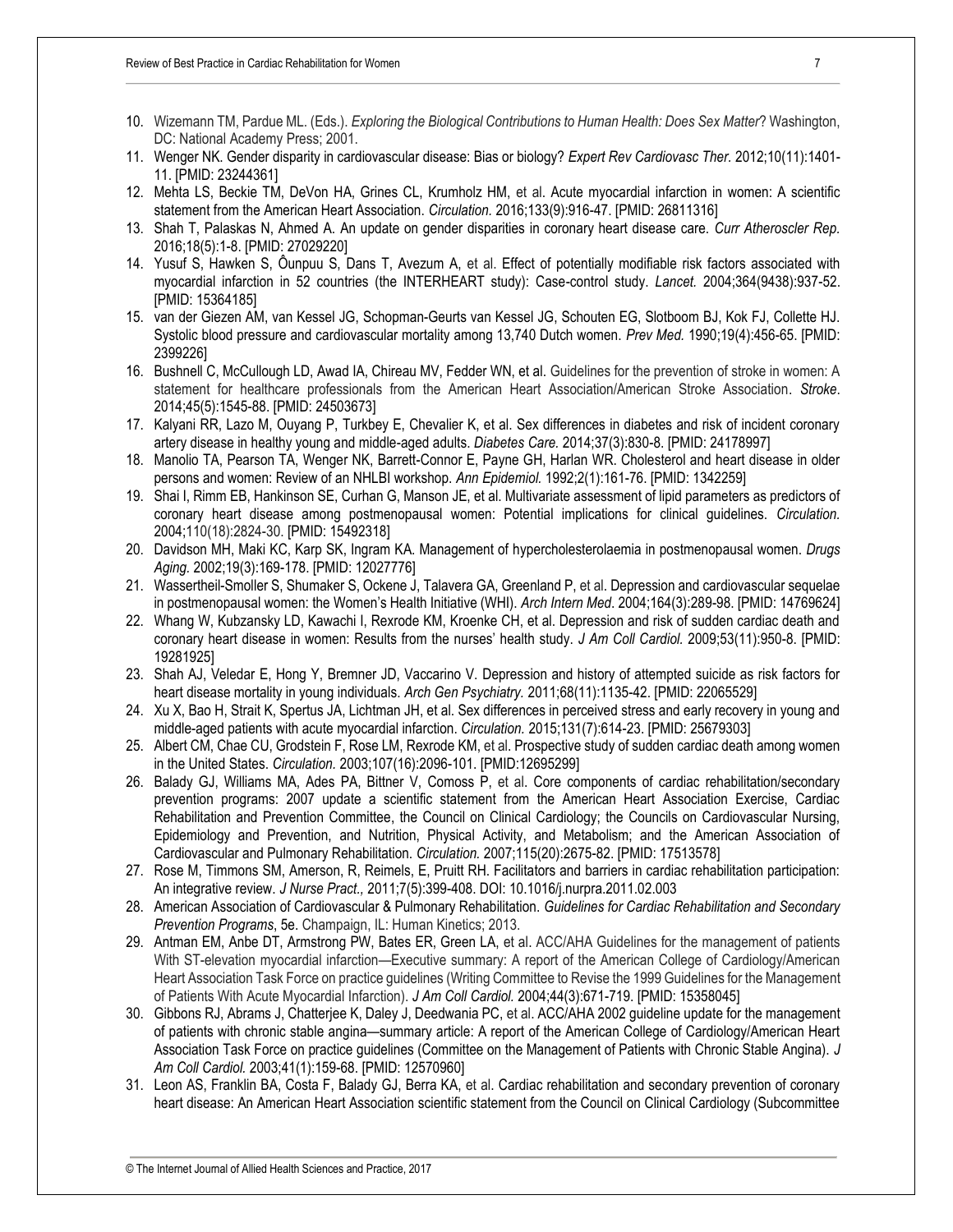on Exercise, Cardiac Rehabilitation, and Prevention) and the Council on Nutrition, Physical Activity, and Metabolism (Subcommittee on Physical Activity), in collaboration with the American Association of Cardiovascular and Pulmonary Rehabilitation. *Circulation.* 2005;111(3):369-76. [PMID: 15668354]

- 32. Piepoli MF, Corra U, Benzer W, Bjarnason-Wehrens B, Dendale P, et al. Secondary prevention through cardiac rehabilitation: From knowledge to implementation. A position paper from the Cardiac Rehabilitation Section of the European Association of Cardiovascular Prevention and Rehabilitation. *Eur J Prev Cardiol.* 2010;17(1):1-17. [PMID: 19952757]
- 33. Wenger NK, Froelicher ES, Smith LK, Philip A. Ades PA, et al. *Clinical Practice Guidelines No. 17: Cardiac Rehabilitation as Secondary Prevention*. Rockville, Md: US Department of Health and Human Services, Public Health Service, Agency for Health Care Policy and Research, National Heart, Lung and Blood Institute;1995. AHCPR Publication 96-0672.
- 34. Clark AM, Hartling L, Vandermeer B, McAlister FA. Meta-analysis: Secondary prevention programs for patients with coronary artery disease. *Ann Intern Med.* 2005;143(9):659-72. [PMID:16263889]
- 35. Mosca L, Banka CL, Benjamin EJ, Berra K, Bushnell C, et al. Evidence-based guidelines for cardiovascular disease prevention in women: 2007 update. *J Am Coll Cardiol.* 2007;49(11):1230-50. [PMID:17309915]
- 36. Oldridge N. Exercise-based cardiac rehabilitation in patients with coronary heart disease: Meta-analysis outcomes revisited. *Future Car.* 2012;8(5):729-51. [PMID: 23013125]
- 37. Anderson L, Oldridge N, Thompson DR, Zwisler A, Rees K, Martin N, Taylor RS. Exercise-based cardiac rehabilitation for coronary heart disease: Cochrane systematic review and meta-analysis. *J Am Coll Cardiol.* 2016;67(1):1-12. [PMID: 26764059]
- 38. Hammonds TL, Gathright EC, Goldstein CM, Penn MS, Hughes JW. Effects of exercise on c-reactive protein in healthy patients and in patients with heart disease: A meta-analysis. *Heart Lung.* 2016;45(3):273-82. [PMID: 27664312]
- 39. Lavie CJ, Milani RV. Adverse psychological and coronary risk profiles in young patients with coronary artery disease and benefits of formal cardiac rehabilitation. *Arch Intern Med.* 2006;166(17):1878-83. [PMID: 17000945]
- 40. Lavie CJ, Milani RV, Lavie TJ. Impact of cardiac rehabilitation, exercise training, and fitness on psychological distress. In Sher L (Ed.). *Psychological Factors and Cardiovascular Disorders: The Role of Stress and Psychosocial Influences,* 312- 29. New York, NY: Nova Science Publisher, Inc; 2009
- 41. Milani RV, Lavie CJ, Cassidy MM. Effects of cardiac rehabilitation and exercise training programs on depression in patients after major coronary events. *Am Heart J.* 1996;132(4):726-32. [PMID: 8831359]
- 42. Brown J, Clark AM, Dalal H, Welch K, Taylor RS. Patient education in the management of coronary heart disease. *Cochrane Database Syst Rev.* 2011;12. Retrieved from http://dx.doi.org/doi:10.1002/14651858.CD008895.pub2 [PMID: 22161440]
- 43. Whalley B, Rees K, Davies P, Bennett P, Ebrahim S, et al. Psychological interventions for coronary heart disease. *Cochrane Database Syst Rev.* 2011;(8):CD002902 [PMID: 21833943]
- 44. Taylor RS, Brown A, Ebrahim S, Jolliffe J, Noorani H, et al. Exercise-based rehabilitation for patients with coronary heart disease: Systematic review and meta-analysis of randomized controlled trials. *The Am J Med.* 2004;116(10):682-92. [PMID: 15121495]
- 45. Levin L, Perk J, Hedbäck B. Cardiac rehabilitation—a cost analysis. *J Intern Med.* 1991;230(5):427-34. [PMID: 1940778]
- 46. Oldridge N, Furlong W, Feeny D, Torrance G, Guyatt G, Crowe J, Jones N. Economic evaluation of cardiac rehabilitation soon after acute myocardial infarction. *Am. J Cardiol.* 1993;72(2):154-61. doi.org/10.1016/0002-9149(93)90152-3
- 47. Colbert JD, Martin BJ, Haykowsky MJ, Hauer TL, Austford LD, et al. Cardiac rehabilitation referral, attendance, and mortality in women. *Eur J Prev Cardiol.* 2015;22(8):979-86. DOI: https://doi.org/10.1177/2047487314545279
- 48. Colella TJ, Gravely S, Marzolini S, Grace SL, Francis JA, Oh P, Scott LB. Sex bias in referral of women to outpatient cardiac rehabilitation? A meta-analysis. *Eur J Prev Cardiol.* 2015;22(4):423-41. [PMC 4592377]
- 49. Oosenbrug E, Marinho RP, Zhang J, Marzolini S, Colella TJ, et al.. Sex differences in cardiac rehabilitation adherence: A meta-analysis. *Can J Cardiol.* 2016;32(11):1316-1324 [ PMID: 27129618]
- 50. Samayoa L, Grace SL, Gravely S, Scott LB, Marzolini S, Colella TJF. Sex differences in cardiac rehabilitation enrollment: A meta-analysis. *Can J Cardiol.* 2014;30(7):793-800. [PMID: 24726052]
- 51. Clark AM, King-Shier KM, Spaling MA, Duncan AS, Stone JA, et al. Factors influencing participation in cardiac rehabilitation programmes after referral and initial attendance: Qualitative systematic review and meta-synthesis. *Clin Rehabil.*  2013;27(10):948-59. [PMID: 23798748]
- 52. Daly J, Sindone AP, Thompson DR, Hancock K, Chang E, Davidson P. Barriers to participation in and adherence to cardiac rehabilitation programs: A critical literature review. *Prog Cardiovasc Nurs.* 2002;17(1):8-17. [PMID: 11872976]
- 53. Casey E, Hughes JW, Waechter D, Josephson R, Rosneck J. Depression predicts failure to complete phase-II cardiac rehabilitation. *J Behav Med.* 2008;31(5):421-31. [PMID: 18719990]
- 54. Marzolini S, Brooks D, Oh PI. Sex differences in completion of a 12-month cardiac rehabilitation programme: An analysis of 5922 women and men. *Eur. J. Prev. Cardiol .* 2008;15(6):698-703. DOI: https://doi.org/10.1177/1741826710393197
- 55. Sanderson BK, Phillips MM, Gerald L, DiLillo V, Bittner V. Factors associated with the failure of patients to complete cardiac rehabilitation for medical and nonmedical reasons. *J Cardiopulm Rehabil Prev.* 2003;23(4):281-9. [PMID: 12894002]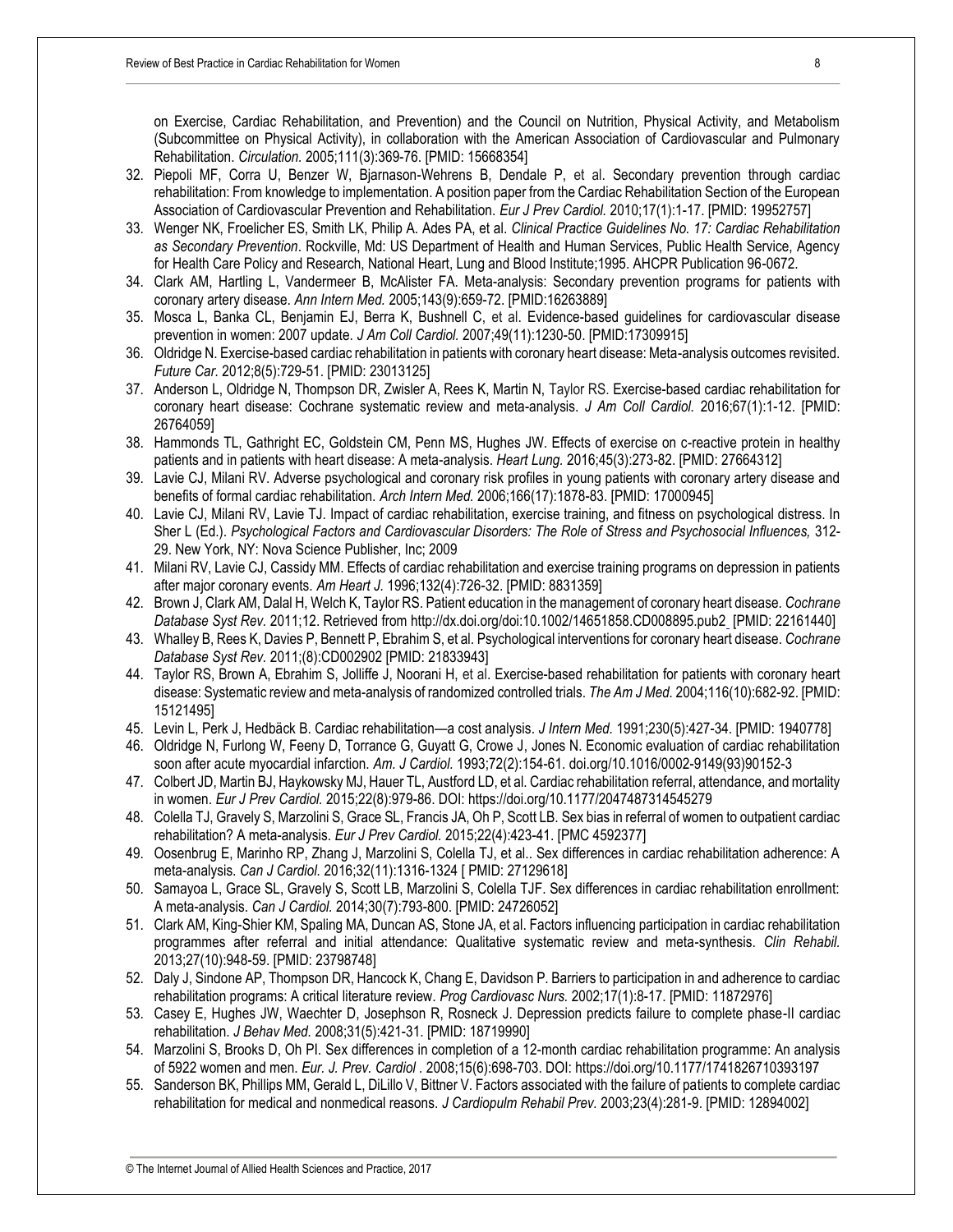- 56. Cooper AF, Jackson G, Weinman J, Horne R. Factors associated with cardiac rehabilitation attendance: A systematic review of the literature. *Clin Rehabil.* 2002;16(5):541-52. [PMID: 12194625]
- 57. Thomas RJ, Miller NH, Lamendola C, Berra K, Hedbäck B, et al. National survey on gender differences in cardiac rehabilitation programs: Patient characteristics and enrollment patterns. *J Cardiopulm Rehabil Prev.* 1996;16(6):402-12. [PMID: 17903645]
- 58. Worcester MU, Murphy BM, Mee VK, Roberts SB, Goble AJ. Cardiac rehabilitation programmes: Predictors of nonattendance and drop-out. *Eur J Cardiovasc Nurs*. 2004;11(4):328-35. [PMID: 15292767]
- 59. Farley RL, Wade TD, Birchmore L. Factors influencing attendance at cardiac rehabilitation among coronary heart disease patients. *Eur J Cardiovasc Nurs.* 2003;2(3):205-12. [PMID: 14622628]
- 60. Conn V, Taylor SG, Abele PB. Myocardial infarction survivors: Age and gender differences in physical health, psychosocial state, and regimen adherence. *J Adv Nurs.* 1991;16(9):1026-34. [PMID: 1939915]
- 61. Grace SL, Gravely-Witte S, Kayaniyil S, Brual J, Suskin N, Stewart DE. A multisite examination of sex differences in cardiac rehabilitation barriers by participation status. *J Women's Health.* 2009;18(2):209-16. [PMCID: PMC2927522]
- 62. King KM, Humen DP, Smith HL, Phan CL,Teo KK. Predicting and explaining cardiac rehabilitation attendance. *The Can J Cardiol.* 2001;17(3):291-6. [PMID: 11264562]
- 63. King KM, Humen DP, Smith HL, Phan CL, Teo KK. Psychosocial components of cardiac recovery and rehabilitation attendance. *Heart.* 2001;85(3):290-4. [PMID: 11179268]
- 64. Benz Scott LA, Ben-Or K, Allen JK. Why are women missing from outpatient cardiac rehabilitation programs? A review of multilevel factors affecting referral, enrollment, and completion. *J Women's Health.* 2002;11(9):773-91. [PMID: 12632591]
- 65. Halm M, Penque S, Doll N, Beahrs M. Women and cardiac rehabilitation: Referral and compliance patterns. *J Cardiovasc Nurs.* 1999;13(3):83-92. [PMID: 10098008]
- 66. Suaya JA, Shepard DS, Normand SL, Ades PA, Prottas J, Stason WB. Use of cardiac rehabilitation by Medicare beneficiaries after myocardial infarction or coronary bypass surgery. *Circulation.* 2007;116(15):1653-62. [PMID: 17893274]
- 67. Ades PA, Waldmann ML, McCann WJ, Weaver SO. Predictors of cardiac rehabilitation participation in older coronary patients. *Arch Intern Med,* 1992;152(5);1033-5. [PMID: 1580707]
- 68. Audelin MC, Savage PD, Ades PA. Changing clinical profile of patients entering cardiac rehabilitation/secondary prevention programs: 1996 to 2006. *J Cardiopulm Rehabil Prev.* 2008;28(5):299-306. doi: 10.1097/01.HCR.0000336139.48698.26
- 69. Evenson KR, Rosamond WD, Luepker RV. Predictors of outpatient cardiac rehabilitation utilization: The Minnesota heart survey registry. *J Cardiopulm Rehabil Prev.* 1998;18(3):192-8. [PMID: 9632320]
- 70. Beckie TM, Mendonca MA, Fletcher GF, Schocken DD, Evans ME, Banks SM. Examining the challenges of recruiting women into a cardiac rehabilitation clinical trial. *J Cardiopulm Rehabil Prev.* 2009;29(1):13-21. [PMID: 19158582]
- 71. Caulin‐Glaser T, Maciejewski PK, Snow R, LaLonde M, Mazure C. Depressive symptoms and sex affect completion rates and clinical outcomes in cardiac rehabilitation. *Preventive Cardiology.* 2007;10(1):15-21. [PMID: 17215628]
- 72. Turner SC, Bethell HJ, Evans JA, Goddard JR, Mullee MA. Patient characteristics and outcomes of cardiac rehabilitation. *J Cardiopulm Rehabil Prev.* 2002;22(4):253-60. [PMID: 12202845]
- 73. Balady GJ, Ades PA, Bittner VA, Franklin BA, Gordon NF, et al. Referral, enrollment, and delivery of cardiac rehabilitation/secondary prevention programs at clinical centers and beyond: A Presidential Advisory from the American Heart Association. *Circulation.* 2011;124(25):2951-60. [PMID: 22082676]
- 74. Thomas RJ, King M, Lui K, Oldridge N, Piña IL, et al. AACVPR/ACC/AHA 2007 performance measures on cardiac rehabilitation for referral to and delivery of cardiac rehabilitation/secondary prevention services endorsed by the American College of Chest Physicians, American College of Sports Medicine, American Physical Therapy Association, Canadian Association of Cardiac Rehabilitation, European Association for Cardiovascular Prevention and Rehabilitation, Inter-American Heart Foundation, National Association of Clinical Nurse Specialists, Preventive Cardiovascular Nurses Association, and the Society of Thoracic Surgeons. *J Am Coll Cardiol*. 2007;50(14):1400-33. [PMID:17903645]
- 75. Fischer JP. Automatic referral to cardiac rehabilitation. *J Cardiovasc Nurs.* 2008;23(6):474-9. [PMID: 18953208]
- 76. Cortés O, Arthur HM. Determinants of referral to cardiac rehabilitation programs in patients with coronary artery disease: A systematic review. *Am Heart J.* 2006;151(2):249-56. [PMID: 16442885]
- 77. King KM, Teo KK. Cardiac rehabilitation referral and attendance: Not one and the same. *Rehabilitation Nursing.*  1998;23(5):246-51. [PMID: 10067639]
- 78. Grace SL, Chessex C, Arthur H, Chan S, Cyr C, et al. Systematizing inpatient referral to cardiac rehabilitation 2010: Canadian Association of Cardiac Rehabilitation and Canadian Cardiovascular Society Joint Position Paper: Endorsed by the Cardiac Care Network of Ontario. *Can J Cardiol.* 2011;27(2):192-9. [PMID: 21459268]
- 79. Wenger NK. Current status of cardiac rehabilitation. *J Am Coll Cardiol.* 2008;51(17):1619-31. [PMID: 18436113]
- 80. Dalal HM, Zawada A, Jolly K, Moxham T, Taylor RS. Home based versus centre based cardiac rehabilitation: Cochrane systematic review and meta-analysis. *BMJ.* 2010;340:b5631. [PMID: 20085991]